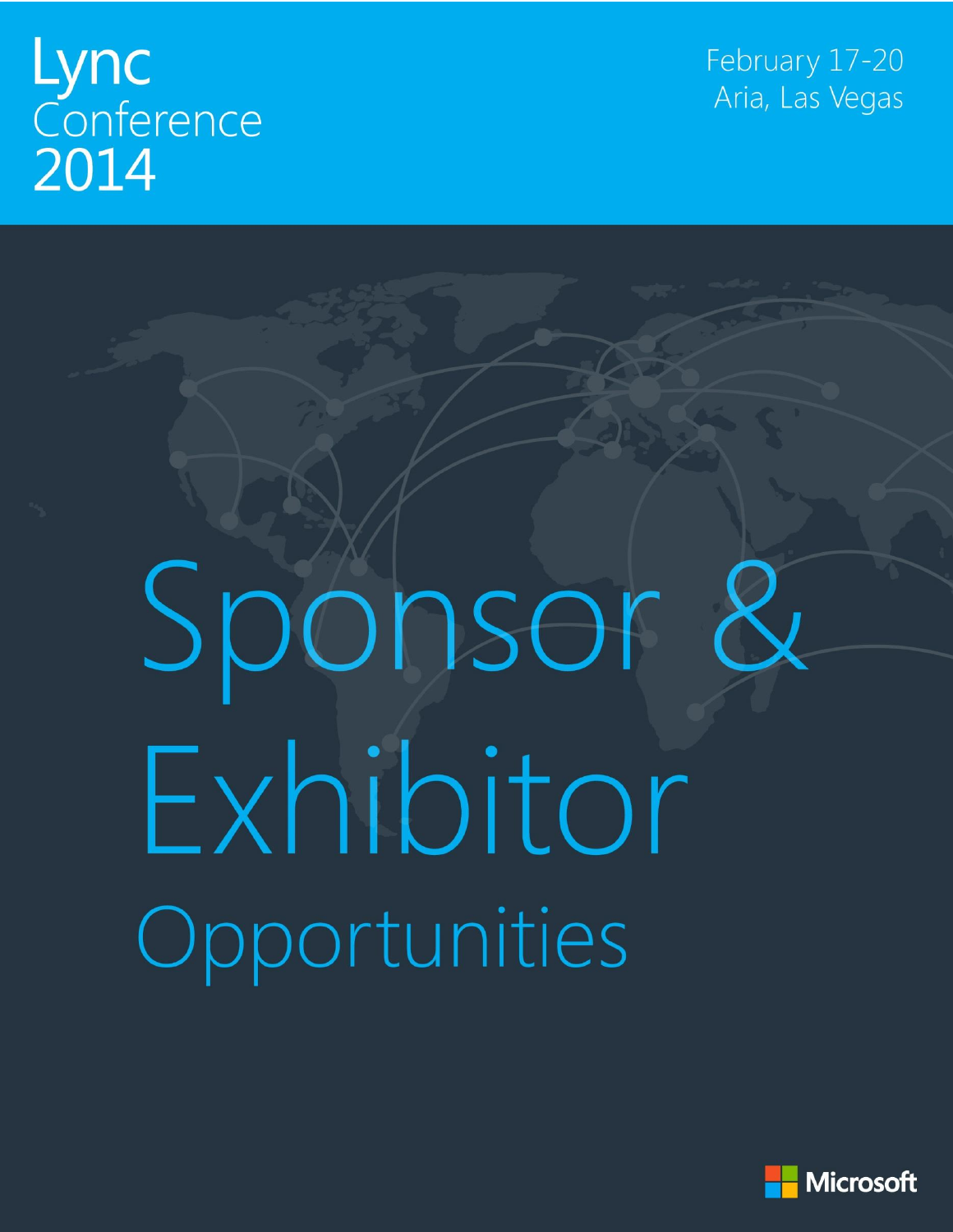

# Event Overview

# Microsoft Lync Conference 2014 Event Details

|                                      | <b>Event Dates:</b> Monday, February 17, 2014 – Thursday, February 20, 2014 |
|--------------------------------------|-----------------------------------------------------------------------------|
|                                      | Location: Aria Hotel, Las Vegas, NV USA                                     |
|                                      | <b>Projected Attendance:</b> 1500 - 1800 business and IT professionals      |
| Conference Website: www.lyncconf.com |                                                                             |

# Conference Description

Microsoft Lync Conference 2014 is our second comprehensive event dedicated exclusively to Microsoft Lync and supporting solutions. Please join us and other technology professionals, technology decision makers, administrators, developers, and other Lync enthusiasts from all over the globe for three days of networking, access to Lync engineers and communities, and the most in-depth information on Lync you'll ever find.

Lync Conference will focus on technical and business education, Lync community engagement and development, and showcasing the solutions of our Partners. The event will include Keynotes, Breakout Sessions, Community Sessions, a large Partner Exhibition Hall as well as many social gatherings and networking opportunities.

# Who will Attend?

Microsoft Lync Conference 2014 will attract Lync Partners and customers including IT professionals, administrators, developers, and decision makers from around the world. Members of the Microsoft Lync Team will be there as well, including representatives from our engineering, sales, services, and marketing departments.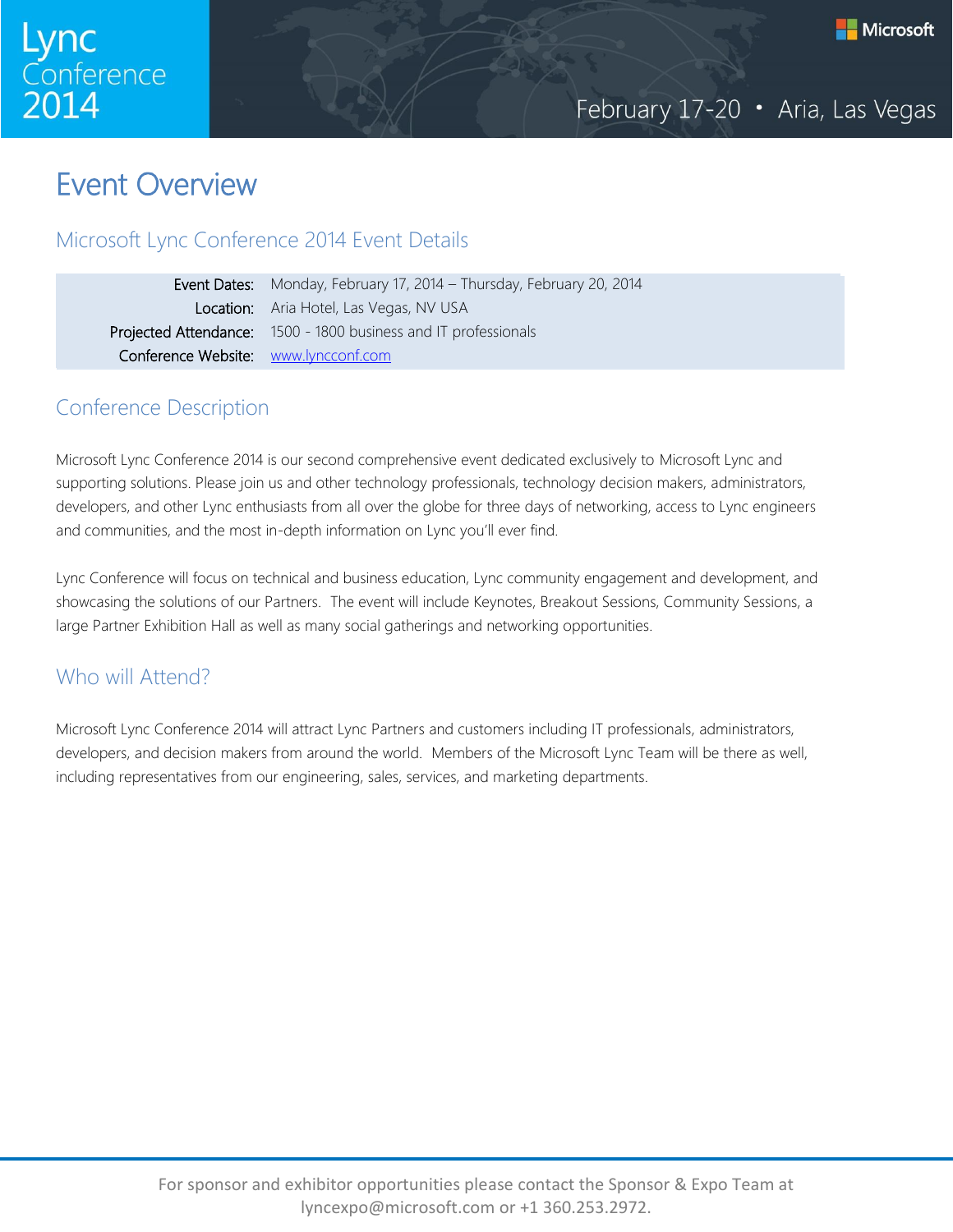

# Exhibit Hall Overview

# Partner Opportunities

Microsoft Lync Conference 2014 presents a unique opportunity to showcase your company's brand and your product's value to key decision makers. We understand that technology marketing budgets continue to be limited; however, in order for your business to sustain and thrive, it is critical that you keep in front of existing customers and recruit new ones, which requires a financial investment. A single conference is a more cost effective method for delivering your marketing message to a broader, qualified audience of IT professionals, developers, and technical decision makers.

# Tentative Exhibit Hall Hours

The Exhibit Hall and Meal Hall will be in separate halls. This will allow for more dedicated time to engage with attendees and showcase your products and solutions. With the following schedule, the Exhibit Hall will be open 24 total hours over the course of the 3 days of the conference.

| Day                    | Schedule                           | <b>Hours</b>   |
|------------------------|------------------------------------|----------------|
| Monday, February 17    | Welcome Reception: 6:00pm - 9:00pm |                |
| Tuesday, February 18   | $10:00am - 5:00pm$                 |                |
| Wednesday, February 19 | $10:00am - 5:00pm$                 |                |
| Thursday, February 20  | $10:00am - 5:00pm$                 |                |
|                        |                                    | Total Hours 24 |

*\*Exhibit Hall Hours Subject to Change*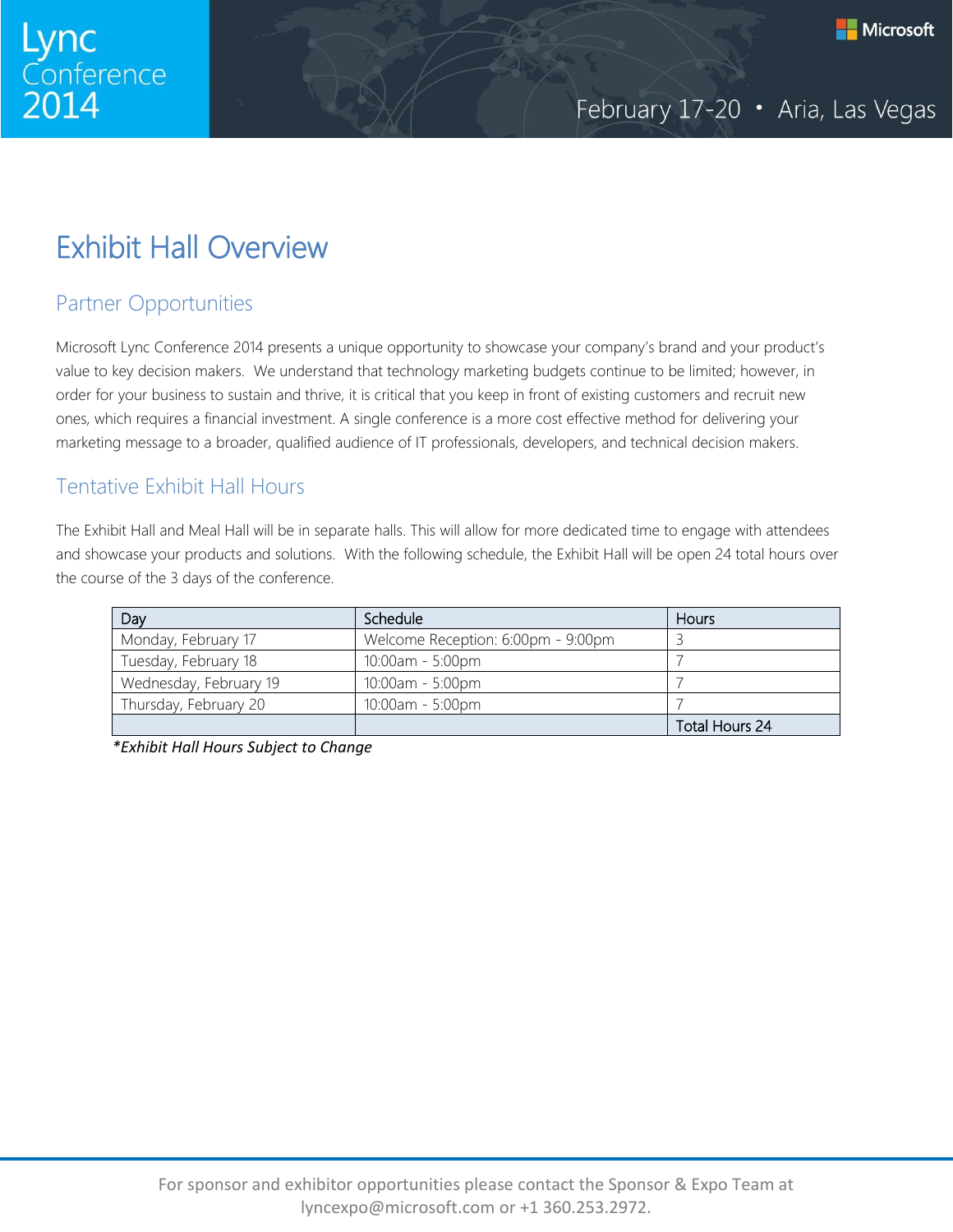# Sponsorship & Exhibition Information

|                                                                                                | <b>Date/Deadline</b>                                                                                                                                                                                                                                                                                                                                                                                                                                                                                     |  |  |  |
|------------------------------------------------------------------------------------------------|----------------------------------------------------------------------------------------------------------------------------------------------------------------------------------------------------------------------------------------------------------------------------------------------------------------------------------------------------------------------------------------------------------------------------------------------------------------------------------------------------------|--|--|--|
| <b>Sponsor Sales Open</b>                                                                      | Tuesday, Sept. 3, 2013. Contract<br>to be sent upon confirmation of<br>sponsorship level                                                                                                                                                                                                                                                                                                                                                                                                                 |  |  |  |
| <b>General Exhibitor Registration</b><br><b>Opens</b><br>(Open to all Microsoft Partners)      | Tuesday, Sept. 10, 2013                                                                                                                                                                                                                                                                                                                                                                                                                                                                                  |  |  |  |
| <b>Payment Due</b>                                                                             | Due two (2) weeks after contract<br>signing. Payment must be<br>received in full prior to booth<br>selection, or you may be subject<br>to forfeit your booth.                                                                                                                                                                                                                                                                                                                                            |  |  |  |
| <b>Booth Selection Opens</b><br>(Queue location based on package<br>price & registration date) | Scheduled for November 2013                                                                                                                                                                                                                                                                                                                                                                                                                                                                              |  |  |  |
| <b>Attendee Registration</b>                                                                   | Scheduled for September 2013                                                                                                                                                                                                                                                                                                                                                                                                                                                                             |  |  |  |
| <b>Exhibitor &amp; MPO Cancellation</b><br><b>Policy</b>                                       | If applicable, submit written<br>notification of cancellation to<br>lyncexpo@microsoft.com.<br>Cancellations submitted more<br>than 30 days prior to the event's<br>first day may be eligible for a<br>refund. If exhibitor submits<br>cancellation within 30 days of the<br>event's start date, the exhibitor<br>will be responsible for 100% of<br>the exhibitor and MPO fee.                                                                                                                          |  |  |  |
| <b>Sponsor Cancellation Policy</b>                                                             | If applicable, submit written<br>notification of cancelation to<br>lyncexpo@microsoft.com. Should<br>the Sponsor cancel, Sponsor is<br>liable for: a) 50% of the Sponsor<br>Fee if cancellation is made 181<br>days or more prior to the first day<br>of the event, or b) 75% of the<br>Sponsor Fee if cancellation is<br>made 91-180 days prior to the<br>first day of the event, or c) 100%<br>of the Sponsor Fee if cancellation<br>is made less than 90 days prior to<br>the first day of the event. |  |  |  |
| *contract to contain more details<br>about the cancellation policy                             |                                                                                                                                                                                                                                                                                                                                                                                                                                                                                                          |  |  |  |

|                                                                                                                                                                                                              | <b>Contact/Link</b>                                                                                                    |  |  |
|--------------------------------------------------------------------------------------------------------------------------------------------------------------------------------------------------------------|------------------------------------------------------------------------------------------------------------------------|--|--|
| <b>Sponsorship Sales Manager:</b><br>For questions regarding sponsorship<br>opportunities.                                                                                                                   | Chrissy Harris<br>lyncexpo@microsoft.com<br>+1.360.253.2972                                                            |  |  |
| <b>Exhibitor Logistics Manager:</b><br>For questions regarding exhibition<br>opportunities, registration instructions,<br>deliverables, deadlines, event rules and<br>regulations, logistics materials, etc. | Chrissy Harris<br><u>lyncexpo@microsoft.com</u><br>+1.360.253.2972                                                     |  |  |
| <b>Conference Registration &amp; Hotel:</b><br>For information on conference<br>registration or hotel.                                                                                                       | Lync Registration Team<br>lyncconf@microsoft.com<br>+1.360.253.2971<br>+1.800.528.1668<br>Toll Free (US & Canada only) |  |  |
|                                                                                                                                                                                                              |                                                                                                                        |  |  |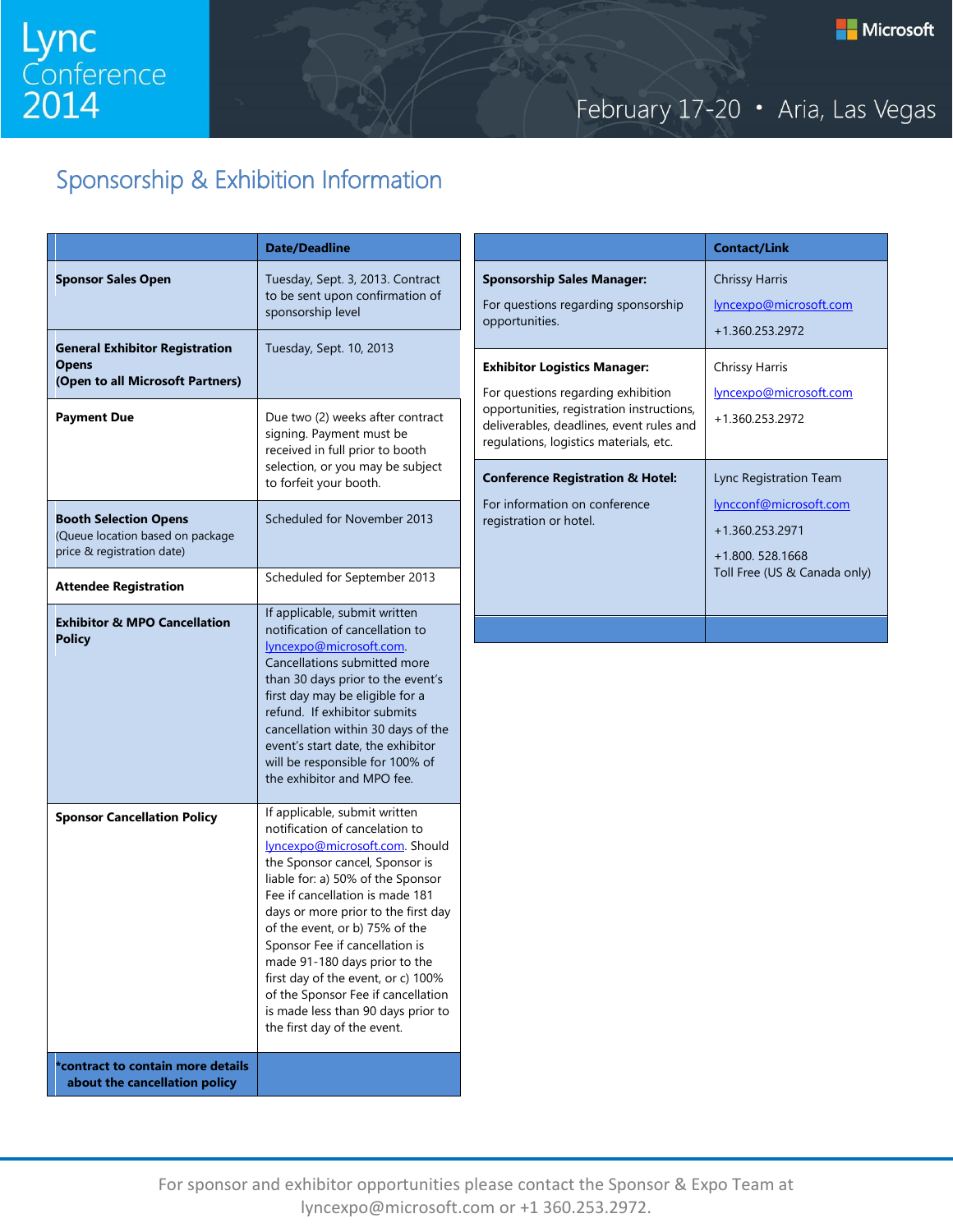# Sponsorship Packages

| Sponsorship Packages           | Platinum                                                                 | Gold                    | Silver                  | <b>Bronze</b> | Evening<br>Event                                             |
|--------------------------------|--------------------------------------------------------------------------|-------------------------|-------------------------|---------------|--------------------------------------------------------------|
| Quantity Available             | $\overline{4}$                                                           | 10 <sup>10</sup>        | 20                      | 30            | $\mathbf{1}$                                                 |
| Price                          | \$75,000                                                                 | \$40,000                | \$15,000                | \$8,000       | \$30,000                                                     |
| <b>Marketing Opportunities</b> |                                                                          |                         |                         |               |                                                              |
| Pre-Show Email Newsletter      | $\overline{\checkmark}$                                                  |                         |                         |               | $\overline{\checkmark}$                                      |
| Post-Show Email Newsletter     | $\overline{\checkmark}$                                                  |                         |                         |               |                                                              |
| Conference Inclusion           |                                                                          |                         |                         |               |                                                              |
| <b>Breakout Session</b>        | $\blacktriangledown$                                                     | $\star$                 | $\star$                 |               | $\star$                                                      |
| Expo Theater Session           | $\overline{\checkmark}$                                                  | ✓                       | $\checkmark$            |               |                                                              |
| Full Conference Passes         | 5                                                                        | 3                       | $\mathfrak{C}$          | 1             | 3                                                            |
| Exhibit Hall Only Passes       | 6                                                                        | $\overline{4}$          | $\overline{c}$          | 1             | $\overline{c}$                                               |
| Representation at Keynotes     | $\overline{\checkmark}$                                                  | $\overline{\checkmark}$ |                         |               | $\overline{\checkmark}$                                      |
| Private Meeting Room           | $\overline{\checkmark}$                                                  |                         |                         |               |                                                              |
| Social Media                   | $\checkmark$                                                             |                         |                         |               |                                                              |
| Onsite Recognition Signage     | ✓                                                                        | $\overline{\checkmark}$ | ✓                       |               | ✓                                                            |
| <b>Exhibit Hall</b>            |                                                                          |                         |                         |               |                                                              |
| Exhibit Booth                  | 20x20                                                                    | 10x20                   | 10x10                   | Kiosk         | 10x20                                                        |
| Online Advertising via         |                                                                          |                         |                         |               |                                                              |
| www.lyncconf.com               |                                                                          |                         |                         |               |                                                              |
| Sponsor Logo and Profile       | ✓                                                                        | ✓                       | ✓                       | ✓             | ✓                                                            |
| <b>Branded Web Button</b>      | $\overline{\checkmark}$                                                  | ✓                       | $\overline{\checkmark}$ | ✓             | $\overline{\checkmark}$                                      |
| Onsite Collateral              |                                                                          |                         |                         |               |                                                              |
| Conference Mini Guide          | $\blacktriangledown$                                                     | $\blacktriangledown$    | $\blacktriangledown$    | ✓             | ✓                                                            |
| Bag Insert                     | ✓                                                                        | $\overline{\checkmark}$ |                         |               | $\overline{\checkmark}$                                      |
| <b>Additional Marketing</b>    |                                                                          |                         |                         |               |                                                              |
| Opportunities                  |                                                                          |                         |                         |               |                                                              |
| Special Inclusions             | Sponsor<br>logo on<br>lanyards,<br>water<br>bottles, T-<br>shirt or bag. |                         |                         |               | Napkins,<br>Beverage,<br>Drinking<br>Glass and<br>Collateral |
|                                |                                                                          |                         |                         |               |                                                              |

\* Available for purchase

There is a Diamond Sponsorship package available that has already been allocated by the Lync Partner team.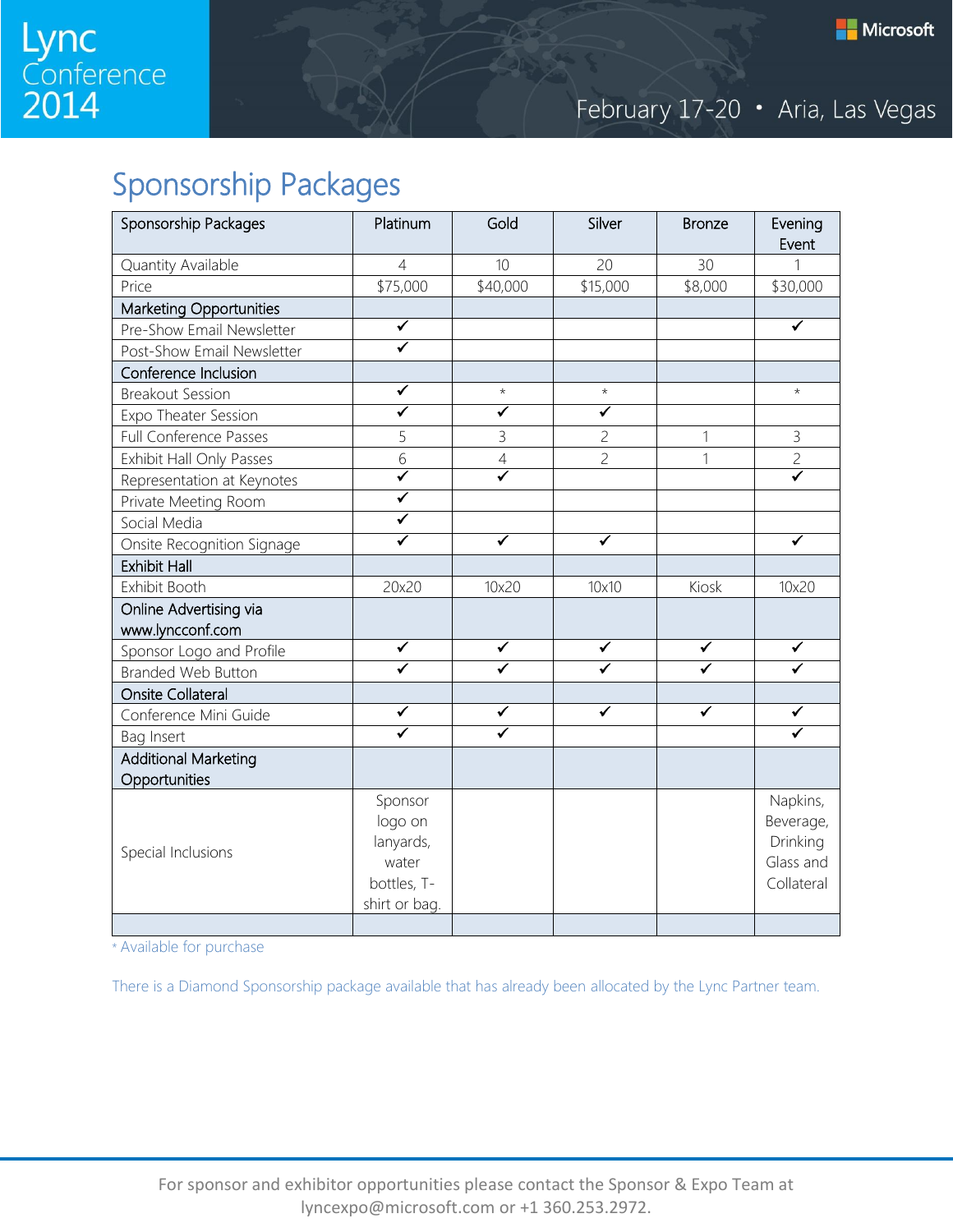# Platinum Sponsor Package \$75,000 – Quantity 4

The Microsoft Lync Conference 2014 Platinum Sponsorship Package offers maximum exposure for your company.

This extends across all aspects of the event, including an educational session, exhibition, marketing, advertising and access to key industry experts and decision makers.

### **Package Includes:**

### **MARKETING OPPORTUNITIES**

**Pre & Post-Show Email Newsletter:** Company logo included along with Sponsor recognition and Hot-Link to company website.

### **CONFERENCE INCLUSION**

**Breakout Session:** Opportunity to present a breakout session. No marketing material allowed. Contingent upon review and approval by content manager upon receipt of session title and abstract.

**Expo Theater Session:** Opportunity to choose three (3) time slots for Expo Theater Sessions. Theater Sessions held within the Exhibit Hall during exhibit hall hours. Specific time slots to be announced. The length of the session is subject to change.

**Five (5) Full Conference Passes:** Includes meals, access to the exhibit hall, conference keynotes/sessions and all evening events.

**Six (6) Exhibit Hall Only Passes:** Includes meals in the exhibitor lounge and access to the exhibit hall.

**Representation at Keynotes:** Sponsor to provide a single slide that will be rotating on the main screen during the keynote walk in (non-exclusive and approved by content team).

**Private Meeting Room:** Located in the Exhibit Hall includes: One (1) 8' table, six (6) chairs and one (1) 1,000 watt electrical outlet. Meeting rooms may not be used as a substitute for access storage.

**Social Media:** Each Platinum Sponsor to be exposed through social media outlets. More details to follow. **Onsite Recognition Signage:** Sponsor logo will be included on signage throughout the venue during the conference.

### **EXHIBIT HALL**

**Platinum Exhibit Space:** One (1) 20x20 exhibit booth with your choice of location. Exhibit booth comes with wireless internet connectivity, electricity, unpadded carpet, two (2) chairs and one (1) 8' x 30" table.

**ONLINE ADVERTISING VIA [www.lyncconf.com](http://www.lyncconf.com/)** 

**Sponsor Logo and Hot-Link:** Placed on the front page of the conference website homepage. Also includes sponsor logo, company profile and Hot-Link on the sponsor page.

**Lync Conference Branded Web Button:** For promoting participation at Lync Conference 2014 on Sponsor's website or email signatures.

### **ONSITE COLLATERAL**

**Conference Mini Guide:** Sponsor logo printed prominently on the front page and opportunity to submit one (1) full page (3.8" x 4.4"), color advertisement. Company name and booth location will appear in the Conference Guide.

**Bag Insert:** Opportunity to include one (1) collateral item in the attendee bag (One 8½" x 11" single or double sided flyer, CD/DVD or thin flat stackable item).

**Attendee Badge Lanyard, T-shirt, Water Bottle, or Bag:** Sponsor logo/name placed on one of the items listed that will be given to all attendees. First come, first choice for item.

### **Additional Offerings:**

**Welcome Reception**: Opportunity to sponsor the Welcome Reception. First right of refusal to first interested Platinum Sponsor. Cost \$15,000 **Must confirm by Tuesday, Sept. 17, 2014**.

**Napkins**: Partner logo printed on napkins. **Signature Beverage:** Opportunity to name a drink after your company. Signage with logo will be placed at each bar.

**Signage:** One (1) sign with logo provided for the Welcome Reception.

**Collateral:** Ability to stage or hand out company marketing material or giveaways.

**Sponsor Logo and Hot-Link**: Included on the activities page.

**Conference Mini Guide**: Logo will appear on full page welcome reception ad.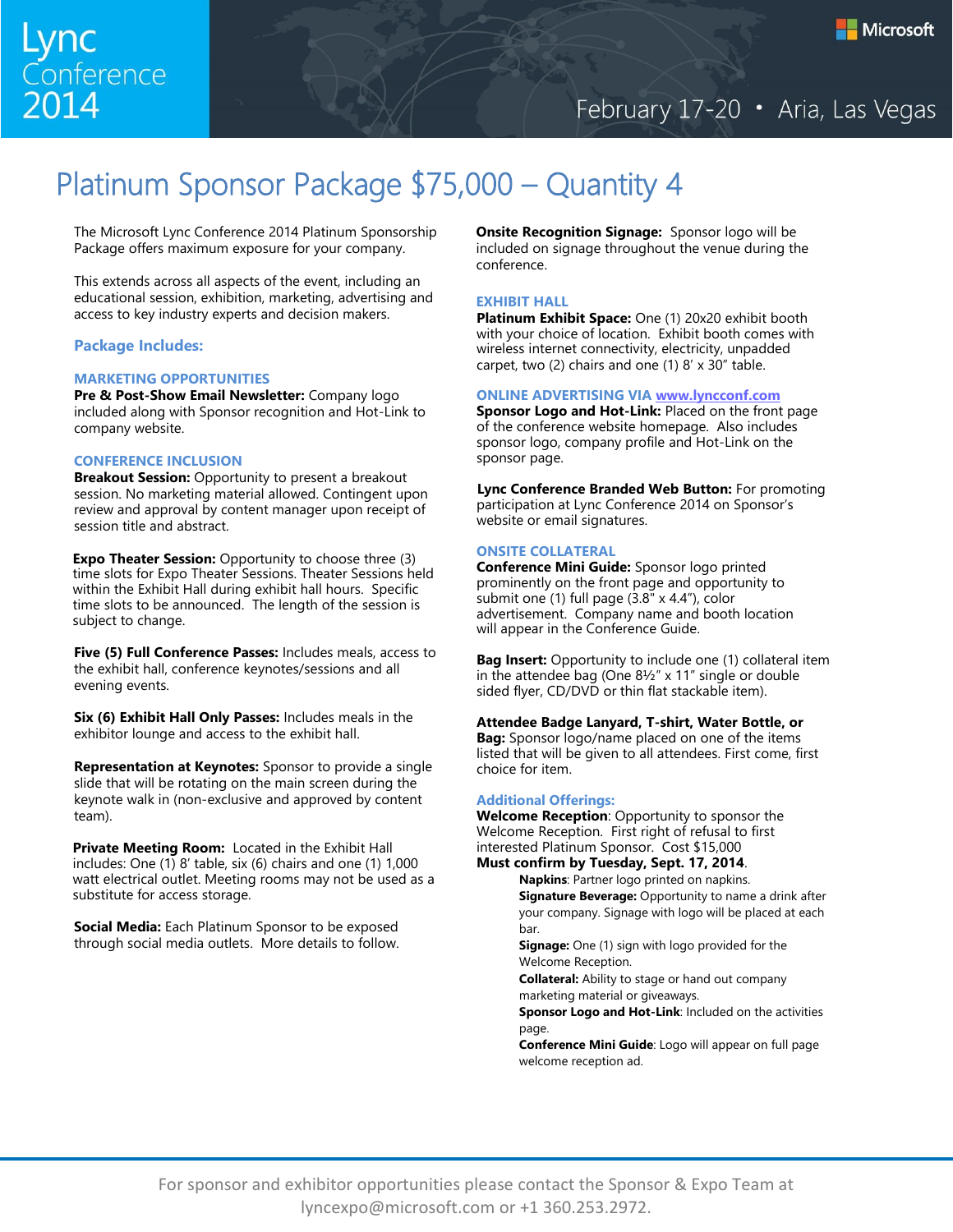# Gold Sponsor Package \$40,000 – Quantity 10

The Microsoft Lync Conference 2014 Gold Sponsorship Package offers a high level of exposure for your company.

This extends across all aspects of the event, including an educational session, exhibition, marketing, advertising and access to key industry experts and decision makers.

### **Package Includes: CONFERENCE INCLUSION**

**Breakout Session:** Opportunity to purchase a breakout session. No marketing material allowed. Contingent upon review and approval by content manager upon receipt of session title and abstract. Cost: \$10,000.

**Expo Theater Session:** Opportunity to choose two (2) time slots for Expo Theater Sessions. Theater Sessions held within the Exhibit Hall during exhibit hall hours. Specific time slots to be announced. The length of the session is subject to change.

**Three (3) Full Conference Passes:** Includes meals, access to the exhibit hall, conference keynotes/sessions and all evening events.

**Four (4) Exhibit Hall Only Pass:** Includes meals in the exhibitor lounge and access to the exhibit hall.

**Representation at Keynotes:** Sponsor logo will be rotating on the main screen during the keynote walk in (nonexclusive).

**Onsite Recognition Signage:** Sponsor logo will be included on signage throughout the venue during the conference.

### **EXHIBIT HALL**

**Gold Exhibit Space:** One (1) 10x20 exhibit booth with your choice of location. Exhibit booth comes with hard wired internet connectivity, electricity, unpadded carpet, 8' backing and 3' sides' pipe and drape, two (2) chairs and one (1) 8' table.

### **ONLINE ADVERTISING VIA [www.lyncconf.com](http://www.lyncconf.com/)**

**Sponsor Logo and Hot-Link:** Includes sponsor logo, company profile and Hot-Link on the sponsor page.

**Lync Conference Branded Web Button:** For promoting participation at Lync Conference 2014 on Sponsor's website or email signatures.

### **ONSITE COLLATERAL**

**Conference Mini Guide:** Opportunity to submit one (1) full page (3.8" x 4.4"), color advertisement. Company name and booth location will appear in the Conference Guide.

**Bag Insert:** Opportunity to include one (1) collateral item in the attendee bag (One 8½" x 11" single or double sided flyer, CD/DVD or thin flat stackable item).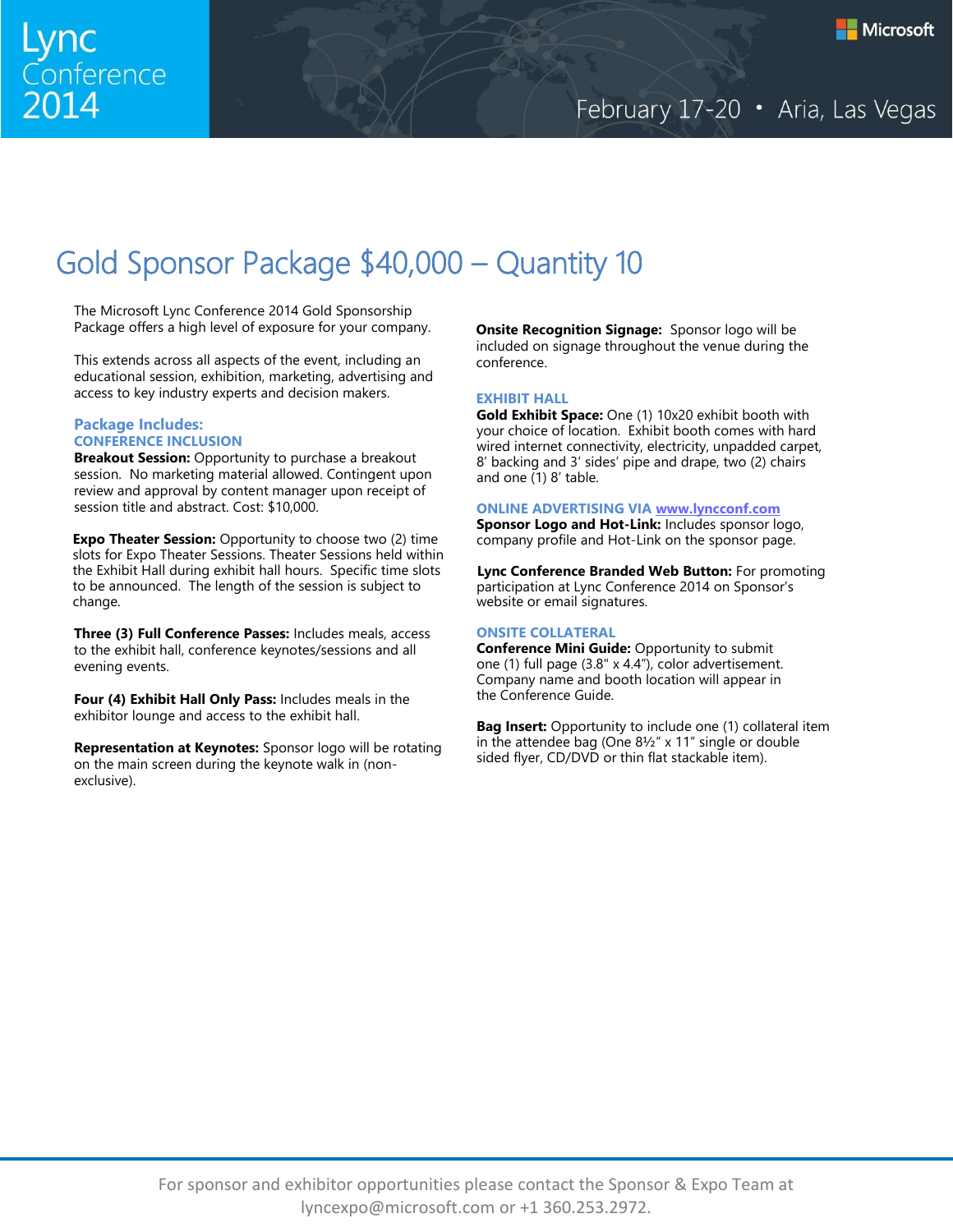# Silver Sponsor Package \$15,000 – Quantity 20

This sponsorship is designed to help get your company message out to all those that will be attending the Microsoft Lync Conference 2014!

### **Package Includes:**

### **CONFERENCE INCLUSION**

**Breakout Session:** Opportunity to purchase a breakout session. No marketing material allowed. Contingent upon review and approval by content manager upon receipt of session title and abstract. Cost: \$10,000.

**Expo Theater Session:** Opportunity to choose one (1) time slot for Expo Theater Sessions. Theater Sessions held within the Exhibit Hall during exhibit hall hours. Specific time slots to be announced. The length of the session is subject to change.

**Two (2) Full Conference Passes:** Includes meals, access to the exhibit hall, conference keynotes/sessions and all evening events.

**Two (2) Exhibit Hall Only Pass:** Includes meals in the exhibitor lounge and access to the exhibit hall.

**Onsite Recognition Signage:** Sponsor logo will be included on signage throughout the venue during the conference.

### **EXHIBIT HALL**

**Silver Exhibit Space:** One (1) 10x10 exhibit booth with your choice of location. Exhibit booth comes with hard wired internet connectivity, electricity, unpadded carpet, 8' backing and 3' sides' pipe and drape, two (2) chairs and one (1) 8' table. Also includes opportunity to upgrade to a 10x20 booth for an additional \$5.000. Please contact [lyncexpo@microsoft.com](mailto:lyncexpo@microsoft.com) if interested.

### **ONLINE ADVERTISING VIA [www.lyncconf.com](http://www.lyncconf.com/)**

**Sponsor Logo and Hot-Link:** Includes sponsor logo, company profile and Hot-Link on the sponsor page.

**Lync Conference Branded Web Button:** For promoting participation at Lync Conference 2014 on Sponsor's website or email signatures.

### **ONSITE COLLATERAL**

**Conference Mini Guide:** Company name and booth location will appear in the Conference Guide.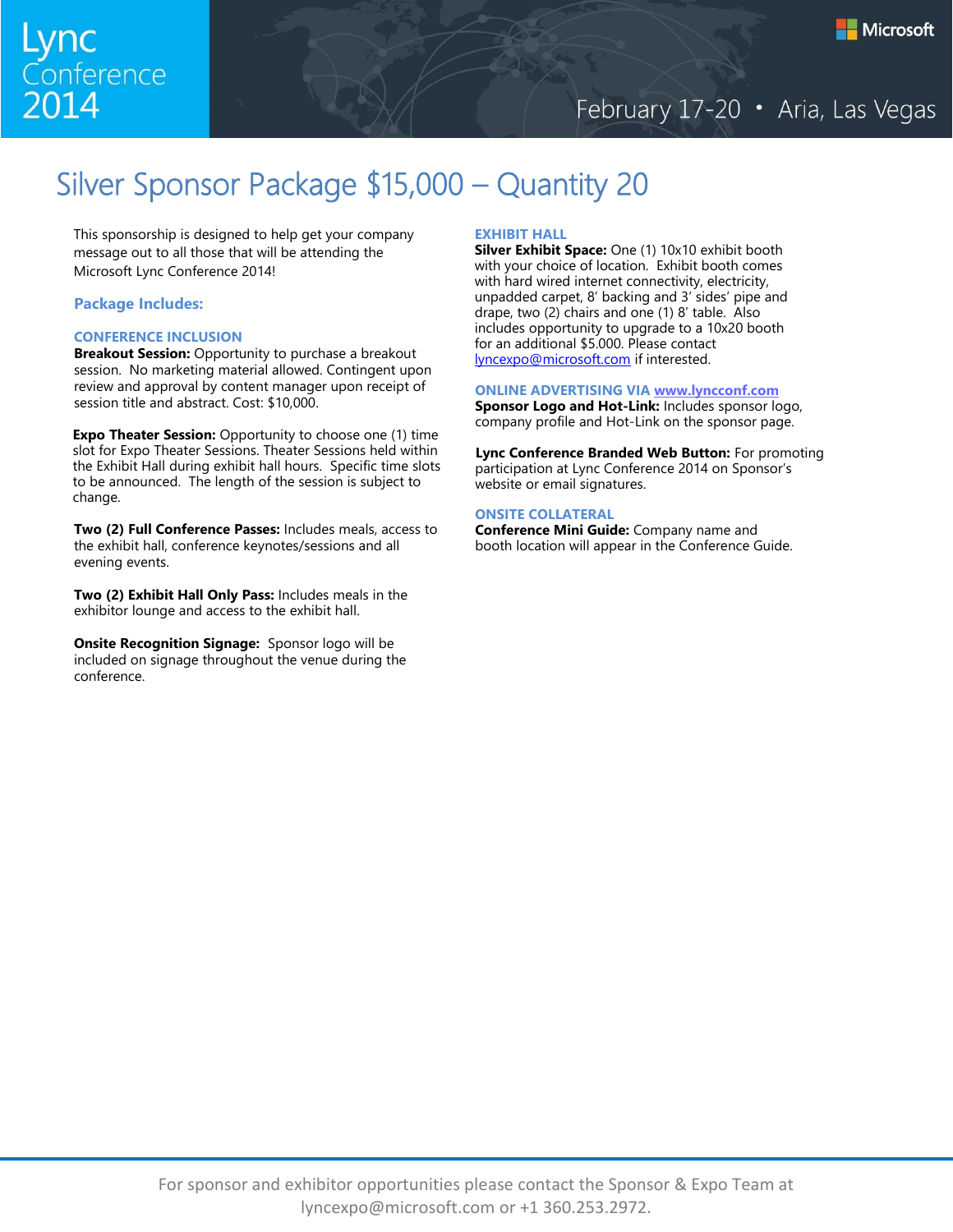# Evening Event Sponsor \$30,000 – Quantity 1

Sponsor the event of Lync Conference 2014! This sponsorship is designed to provide your company with great exposure at the event that is sure to be the hit of the conference.

### **Package Includes: CONFERENCE INCLUSION**

**Breakout Session:** Opportunity to purchase a breakout session. No marketing material allowed. Contingent upon review and approval by content manager upon receipt of session title and abstract. Cost: \$10,000.

### **EVENING EVENT INCLUSION:**

**Entry Wristbands:** Sponsor logo printed on entry wristbands.

**Napkins:** Sponsor logo printed on napkins.

**Drinking Glasses:** Sponsor logo printed on glasses.

**Signature Beverage:** Opportunity to name a drink after your company.

**Signage:** Opportunity to provide banners to be hung at Evening Event.

**Collateral:** Ability to stage or hand out marketing material or giveaways.

### **MARKETING OPPORTUNITIES**

**Pre-Show Email Newsletter:** Company logo included along with sponsor recognition and hot-Link to company website.

### **CONFERENCE INCLUSION**

**Three (3) Full Conference Passes:** Includes meals, access to the exhibit hall, conference keynotes/sessions and all evening events.

**Two (2) Exhibit Hall Only Passes:** Includes meals in the exhibitor lounge and access to the exhibit hall.

**Ten (10) Evening Event Passes:** Includes access to your sponsored evening event.

**Representation at Keynotes:** Sponsor logo will be rotating on the main screen during the keynote walk in (nonexclusive).

**Onsite Recognition Signage:** Sponsor logo will be included on signage throughout the venue during the conference.

### **EXHIBIT HALL**

**Exhibit Space:** One (1) 10x20 exhibit booth with your choice of location. Exhibit booth comes with hard wired internet connectivity, electricity, unpadded carpet, 8' backing and 3' sides' pipe and drape, two (2) chairs and one (1) 8' table.

### **ONLINE ADVERTISING VIA [www.lyncconf.com](http://www.lyncconf.com/)**

**Sponsor Logo and Hot-Link:** Includes sponsor logo, company profile and Hot-Link on the sponsor page.

**Lync Conference Branded Web Button:** For promoting participation at Lync Conference 2014 on Sponsor's website or email signatures.

### **ONSITE COLLATERAL**

**Conference Mini Guide:** Sponsor logo will be printed prominently on a full page ad for the Evening Event. Company name and booth location will appear in the Conference Guide.

**Bag Insert:** Opportunity to include one (1) collateral item in the attendee bag (One 8½" x 11" single or double sided flyer, CD/DVD or thin flat stackable item).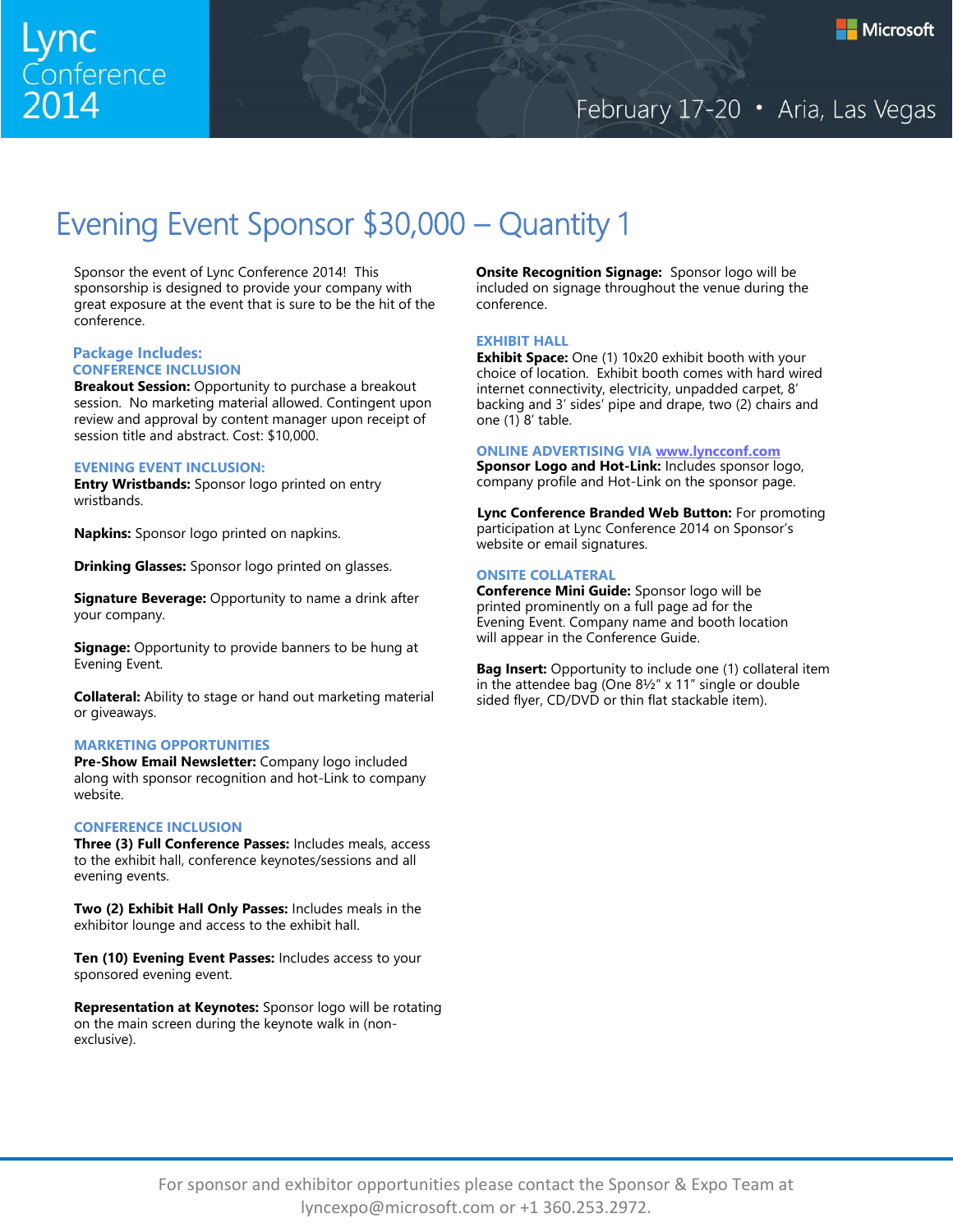# Bronze Sponsor Package \$8,000 – Quantity 30

This sponsorship is designed to help get your company message out to all those that will be attending the Microsoft Lync Conference 2014!

### **Package Includes:**

### **CONFERENCE INCLUSION**

**One (1) Full Conference Passes:** Includes meals, access to the exhibit hall, conference keynotes/sessions and all evening events.

**One (1) Exhibit Hall Only Pass:** Includes meals in the exhibitor lounge and access to the exhibit hall.

### **EXHIBIT HALL**

**Exhibit Space:** One (1) kiosk in your choice of location. Kiosk comes with 20" monitor, keyboard, mouse and graphics. Package also includes internet connectivity electricity, and unpadded carpet.

### **ONLINE ADVERTISING VIA [www.lyncconf.com](http://www.lyncconf.com/)**

**Sponsor Logo and Hot-Link:** Includes sponsor logo, company profile and Hot-Link on the sponsor page.

**Lync Conference Branded Web Button:** For promoting participation at Lync Conference 2014 on Sponsor's website or email signatures.

### **ONSITE COLLATERAL**

**Conference Mini Guide:** Company name and booth location will appear in the Conference Guide.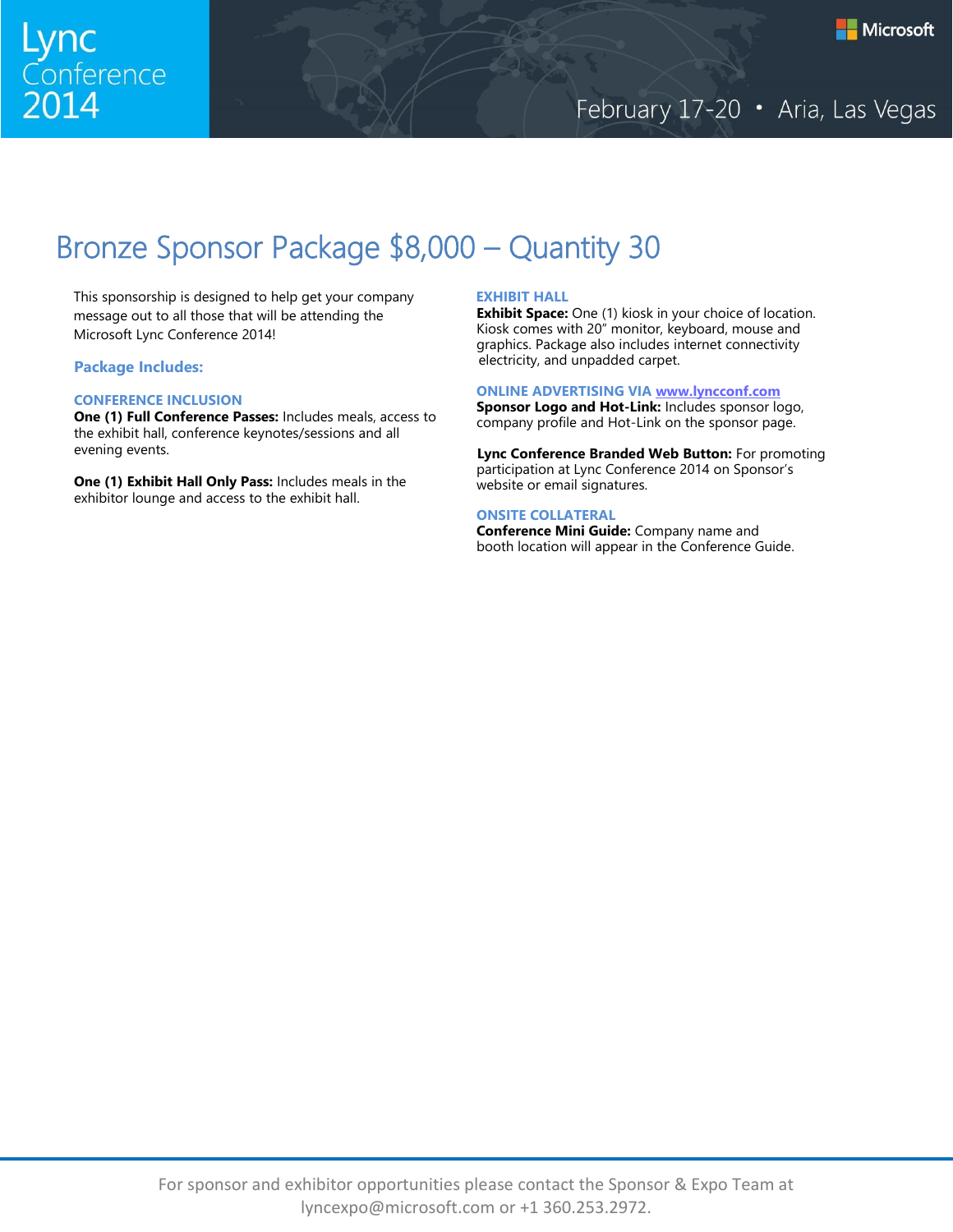

# Bronze Package Kiosk

### Microsoft

Dual-Access Kiosk Graphics



*\*kiosk subject to change*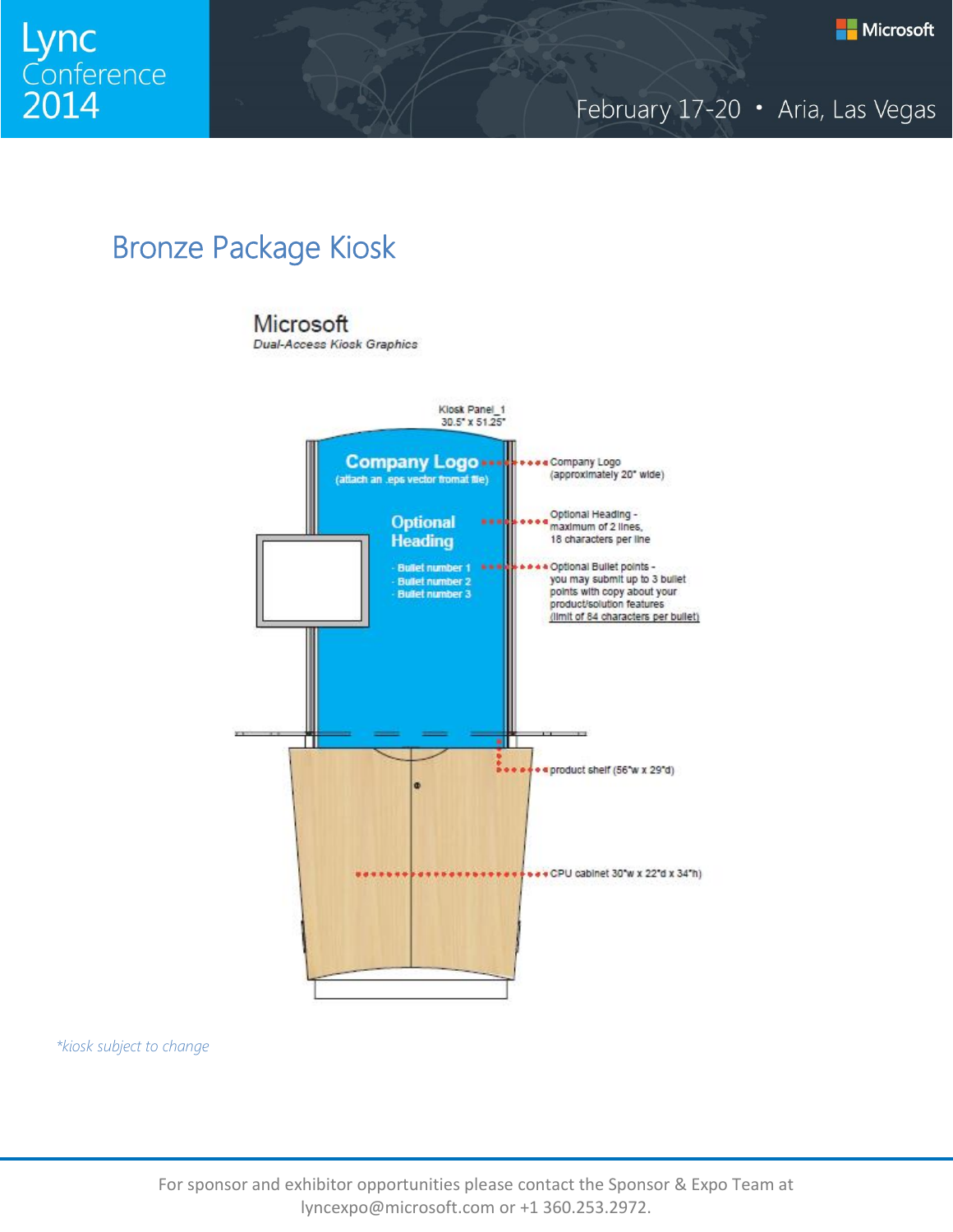# Marketing & Promotional Opportunities

*Please note that "package" Marketing & Promotional Opportunities are limited to one per partner and you must purchase a sponsorship package first.* 

# Keynote Package - \$8,000

**This opportunity is for the opening keynote for Lync Conference! Get your message out to the attendees first thing on Tuesday morning.**

Quantity Available: 1

**Signage:** One (1) sign with logo provided for the Keynote.

**Collateral:** Opportunity to provide collateral that will be pre-staged on all of the seats before the opening keynote (One 8 ½" x 11" single or double sided flyer, CD/DVD or thin flat stackable item).

**Reserved Seating**: Five (5) reserved seats for the opening keynote at front and center stage.

**Representation at Keynotes:** Partner logo will be rotating on dedicated slide during the keynote walk in along with other sponsors.

# General Session Package - \$5,000

### **The General Session will take place on Wednesday from 4:30pm – 5:45pm.** *(time subject to change)*

Quantity Available: 1

**Signage:** One (1) sign with logo provided for the General Session.

**Collateral:** Opportunity to provide collateral that will be pre-staged on all of the seats before the opening keynote (One 8 ½" x 11" single or double sided flyer, CD/DVD or thin flat stackable item).

**Reserved Seating**: Five (5) reserved seats for the general session at front and center stage.

# MyLYNC Package - \$15,000

Quantity Available: 1

**MyLYNC Website:** Your company logo will be prominently displayed on this webpage recognizing you as the sponsor.

**Pre-Show Email Blast:** All pre-registered attendees will receive one (1) email communication specifically surrounding MyLYNC. Sponsor logo, profile and website link will be included in the email communication.

**Post-Show Email Newsletter:** Company logo included along with sponsor recognition and Hot-Link to company website. *(Please note that no attendee data will be released to sponsors).*